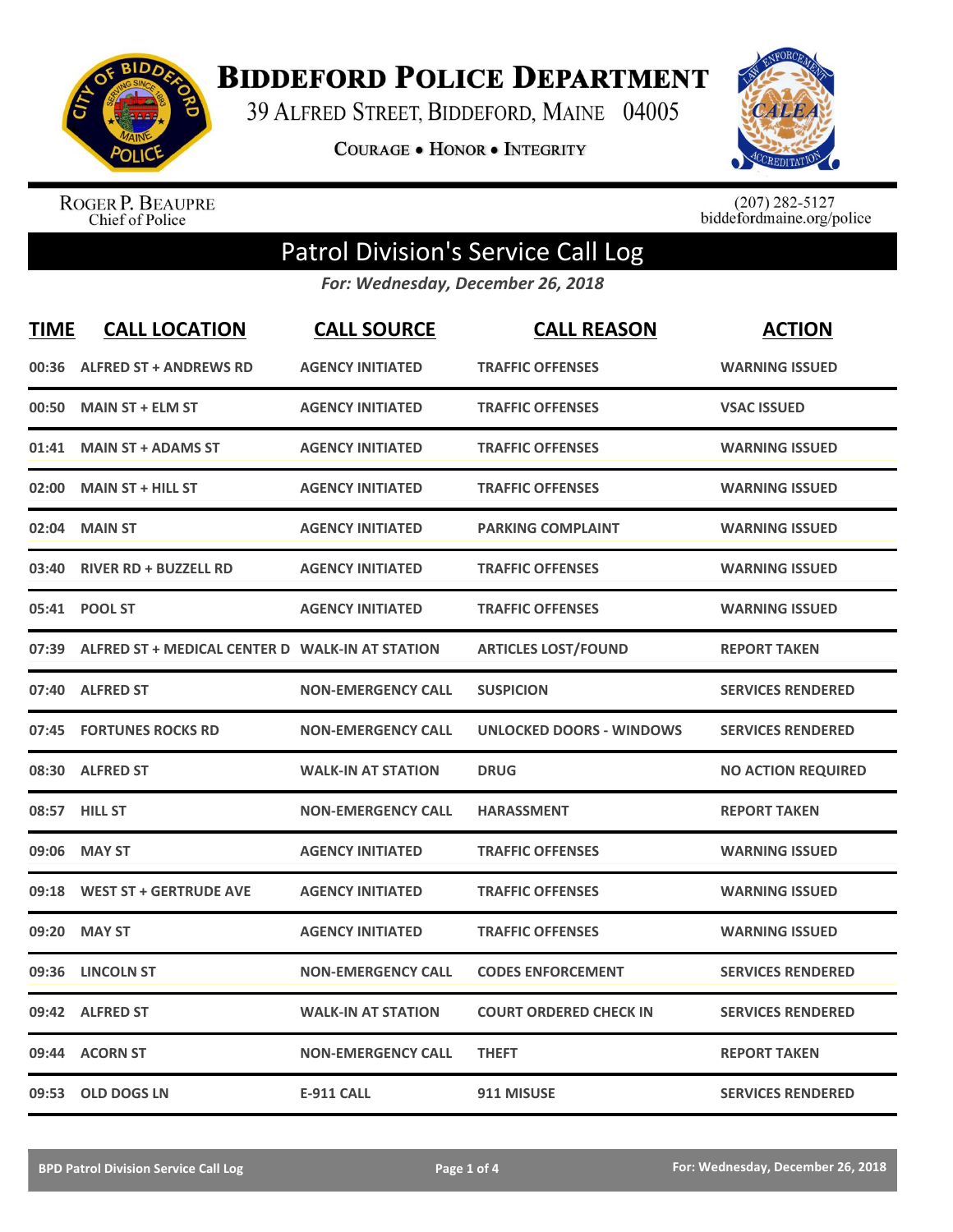| <b>TIME</b> | <b>CALL LOCATION</b>                                     | <b>CALL SOURCE</b>           | <b>CALL REASON</b>                                                 | <b>ACTION</b>                |
|-------------|----------------------------------------------------------|------------------------------|--------------------------------------------------------------------|------------------------------|
|             | 09:56 ALFRED ST                                          | <b>WALK-IN AT STATION</b>    | <b>COURT ORDERED CHECK IN</b>                                      | <b>SERVICES RENDERED</b>     |
|             | 10:26 ALFRED ST                                          | <b>WALK-IN AT STATION</b>    | <b>COURT ORDERED CHECK IN</b>                                      | <b>SERVICES RENDERED</b>     |
|             | 10:38 ALFRED ST                                          | <b>WALK-IN AT STATION</b>    | <b>COURT ORDERED CHECK IN</b>                                      | <b>SERVICES RENDERED</b>     |
|             | 10:47 LEON ST                                            | <b>AGENCY INITIATED</b>      | <b>ANIMAL COMPLAINT</b>                                            | <b>SERVICES RENDERED</b>     |
|             | 10:58 ALFRED ST                                          | <b>NON-EMERGENCY CALL</b>    | <b>ALARM - COMMERCIAL FIRE</b>                                     | <b>SERVICES RENDERED</b>     |
|             | 11:09 ACORN ST                                           | <b>AGENCY INITIATED</b>      | <b>PAPERWORK</b>                                                   | <b>PAPERWORK NOT SERVED</b>  |
|             | 11:28 ACORN ST                                           | <b>WALK-IN AT STATION</b>    | <b>CRIM THREAT / TERRORIZING</b>                                   | <b>REPORT TAKEN</b>          |
|             | OFFENDER: ROGER G DAIGLE  AGE: 56  RESIDENT OF: SACO, ME |                              |                                                                    |                              |
|             | <b>CHARGE: CRIMINAL THREATENING</b>                      |                              |                                                                    |                              |
|             | 11:57 GREEN ST                                           | <b>WALK-IN AT STATION</b>    | <b>PAPERWORK</b>                                                   | <b>SERVICES RENDERED</b>     |
|             | <b>12:48 GREEN ST</b>                                    | <b>NON-EMERGENCY CALL</b>    | <b>SUSPICION</b>                                                   | <b>SERVICES RENDERED</b>     |
|             | 13:02 LINCOLN ST                                         | <b>E-911 CALL</b>            | 911 MISUSE                                                         | <b>SERVICES RENDERED</b>     |
|             | 13:29 ELM ST                                             | <b>AGENCY INITIATED</b>      | <b>ANIMAL COMPLAINT</b>                                            | <b>SERVICES RENDERED</b>     |
|             | 13:38 CLEAVES ST                                         | <b>AGENCY INITIATED</b>      | <b>PAPERWORK</b>                                                   | <b>NEGATIVE CONTACT</b>      |
|             | 14:30 ALFRED ST                                          | <b>AGENCY INITIATED</b>      | <b>PAPERWORK</b>                                                   | <b>PAPERWORK SERVED</b>      |
|             | 14:31 ALFRED ST                                          | <b>WALK-IN AT STATION</b>    | <b>MISSING PERSON</b>                                              | <b>SERVICES RENDERED</b>     |
|             | 14:48 ALFRED ST                                          | <b>WALK-IN AT STATION</b>    | <b>COURT ORDERED CHECK IN</b>                                      | <b>SERVICES RENDERED</b>     |
|             | 15:22 ACORN ST                                           | NON-EMERGENCY CALL PAPERWORK |                                                                    | <b>PAPERWORK SERVED</b>      |
|             | OFFENDER: ROGER G DAIGLE  AGE: 56  RESIDENT OF: SACO, ME |                              |                                                                    |                              |
|             | <b>CHARGE: AGGRAVATED ASSAULT</b>                        |                              |                                                                    |                              |
|             | 15:41 WASHINGTON ST                                      | <b>WALK-IN AT STATION</b>    | <b>CIVIL COMPLAINT</b>                                             | <b>CIVIL COMPLAINT</b>       |
|             | 15:57 JEFFERSON ST                                       | <b>WALK-IN AT STATION</b>    | <b>CHECK WELFARE</b>                                               | <b>TRANSPORT TO HOSPITAL</b> |
|             | <b>CHARGE: VIOLATING CONDITION OF RELEASE</b>            |                              | OFFENDER: DALE EUGENE EVERETT  AGE: 66  RESIDENT OF: BIDDEFORD, ME |                              |
|             | 16:01 HILL ST + WESTFIELD ST                             | <b>AGENCY INITIATED</b>      | <b>TRAFFIC OFFENSES</b>                                            | <b>SERVICES RENDERED</b>     |
|             | 16:06 POOL ST + FOSS ST                                  | <b>AGENCY INITIATED</b>      | <b>TRAFFIC OFFENSES</b>                                            | <b>NO VIOLATION</b>          |
|             | 16:09 ALFRED ST                                          | <b>WALK-IN AT STATION</b>    | <b>COURT ORDERED CHECK IN</b>                                      | <b>SERVICES RENDERED</b>     |
|             | 16:09 WESTFIELD ST                                       | <b>WALK-IN AT STATION</b>    | <b>CRIM THREAT / TERRORIZING</b>                                   | <b>REFERRED OTHER AGENCY</b> |
| 16:16       | <b>PIKE ST</b>                                           | <b>NON-EMERGENCY CALL</b>    | <b>DISTURBANCE / NOISE</b>                                         | <b>SERVICES RENDERED</b>     |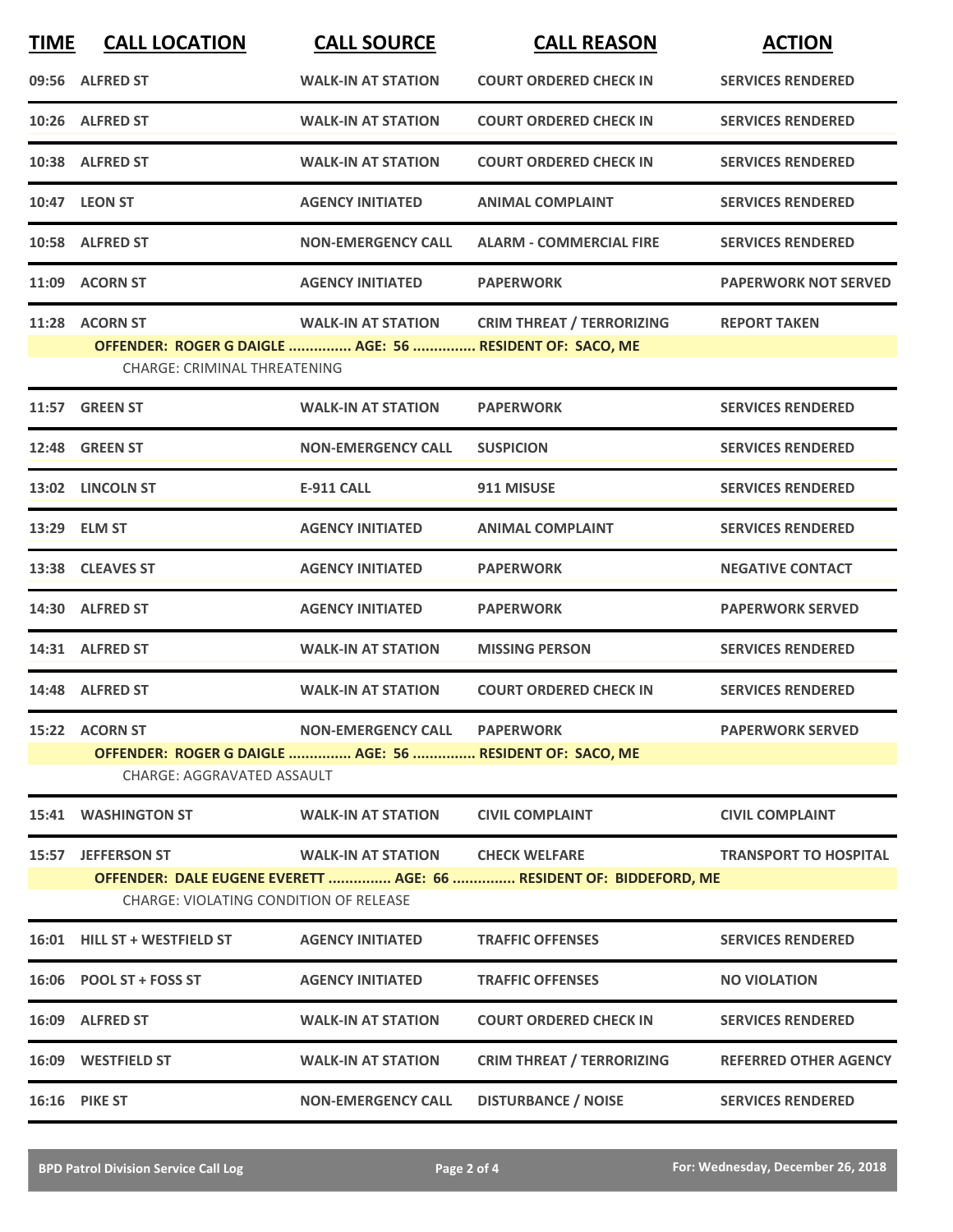| <b>TIME</b> | <b>CALL LOCATION</b>            | <b>CALL SOURCE</b>                  | <b>CALL REASON</b>            | <b>ACTION</b>                |
|-------------|---------------------------------|-------------------------------------|-------------------------------|------------------------------|
|             | <b>16:17 HILL ST</b>            | <b>AGENCY INITIATED</b>             | <b>TRAFFIC OFFENSES</b>       | <b>WARNING ISSUED</b>        |
|             | <b>16:25 WASHINGTON ST</b>      | <b>NON-EMERGENCY CALL</b>           | <b>PARKING COMPLAINT</b>      | <b>SERVICES RENDERED</b>     |
|             | 16:30 ELM ST                    | <b>E-911 CALL</b>                   | 911 MISUSE                    | <b>FIELD INTERVIEW</b>       |
|             | 16:50 PRECOURT ST + ALFRED ST   | <b>AGENCY INITIATED</b>             | <b>TRAFFIC OFFENSES</b>       | <b>VSAC ISSUED</b>           |
|             | 17:09 SOUTH ST                  | <b>OTHER</b>                        | <b>ASSIST PD AGENCY</b>       | <b>NEGATIVE CONTACT</b>      |
|             | 17:11 GRAHAM ST                 | <b>AGENCY INITIATED</b>             | <b>TRAFFIC OFFENSES</b>       | <b>WARNING ISSUED</b>        |
|             | 17:20 ALFRED ST                 | <b>AGENCY INITIATED</b>             | <b>ALL OTHER</b>              | <b>SERVICES RENDERED</b>     |
|             | 17:27 BRADBURY ST + CUTTS ST    | <b>AGENCY INITIATED</b>             | <b>PARKING COMPLAINT</b>      | <b>PARKING TICKET ISSUED</b> |
|             | 17:32 ELM ST                    | <b>E-911 CALL</b>                   | 911 MISUSE                    | <b>SERVICES RENDERED</b>     |
|             | 17:57 ELM ST                    | <b>E-911 CALL</b>                   | <b>THEFT</b>                  | <b>REPORT TAKEN</b>          |
|             | 18:39 ALFRED ST                 | <b>AGENCY INITIATED</b>             | <b>ALL OTHER</b>              | <b>SERVICES RENDERED</b>     |
|             | 18:39 ALFRED ST                 | <b>WALK-IN AT STATION</b>           | <b>COURT ORDERED CHECK IN</b> | <b>SERVICES RENDERED</b>     |
| 18:57       | <b>SOUTH ST + OLD HOLLIS RD</b> | <b>AGENCY INITIATED</b>             | <b>TRAFFIC OFFENSES</b>       | <b>WARNING ISSUED</b>        |
| 18:59       | <b>ADAMS ST</b>                 | <b>NON-EMERGENCY CALL</b>           | <b>MENTAL ILLNESS CASES</b>   | <b>SERVICES RENDERED</b>     |
|             | 19:03 MAIN ST + HILL ST         | <b>AGENCY INITIATED</b>             | <b>TRAFFIC OFFENSES</b>       | <b>WARNING ISSUED</b>        |
|             | 19:19 ELM ST                    | <b>NON-EMERGENCY CALL</b>           | <b>HARASSMENT</b>             | <b>SERVICES RENDERED</b>     |
|             | 19:32 SOUTH ST                  | NON-EMERGENCY CALL ASSIST PD AGENCY |                               | <b>NEGATIVE CONTACT</b>      |
|             | 19:38 LINCOLN ST                | <b>E-911 CALL</b>                   | 911 MISUSE                    | <b>NO ACTION REQUIRED</b>    |
|             | 19:42 MAINE TPKE                | <b>E-911 CALL</b>                   | 911 MISUSE                    | <b>NO ACTION REQUIRED</b>    |
|             | 20:02 ALFRED ST                 | <b>AGENCY INITIATED</b>             | <b>TRAFFIC OFFENSES</b>       | <b>VSAC ISSUED</b>           |
|             | 20:16 ALFRED ST                 | <b>AGENCY INITIATED</b>             | <b>TRAFFIC OFFENSES</b>       | <b>WARNING ISSUED</b>        |
|             | 20:29 GRAHAM ST                 | <b>AGENCY INITIATED</b>             | <b>SUSPICION</b>              | <b>SERVICES RENDERED</b>     |
|             | 20:42 ELM ST                    | <b>AGENCY INITIATED</b>             | <b>TRAFFIC OFFENSES</b>       | <b>VSAC ISSUED</b>           |
|             | 21:07 WEST ST + BENSON RD       | <b>AGENCY INITIATED</b>             | <b>TRAFFIC OFFENSES</b>       | <b>WARNING ISSUED</b>        |
|             | 21:08 ALFRED ST + PRECOURT ST   | <b>AGENCY INITIATED</b>             | <b>TRAFFIC OFFENSES</b>       | <b>VSAC ISSUED</b>           |
|             | 22:17 GEORGE ST                 | E-911 CALL                          | <b>HARASSMENT</b>             | <b>UNFOUNDED</b>             |